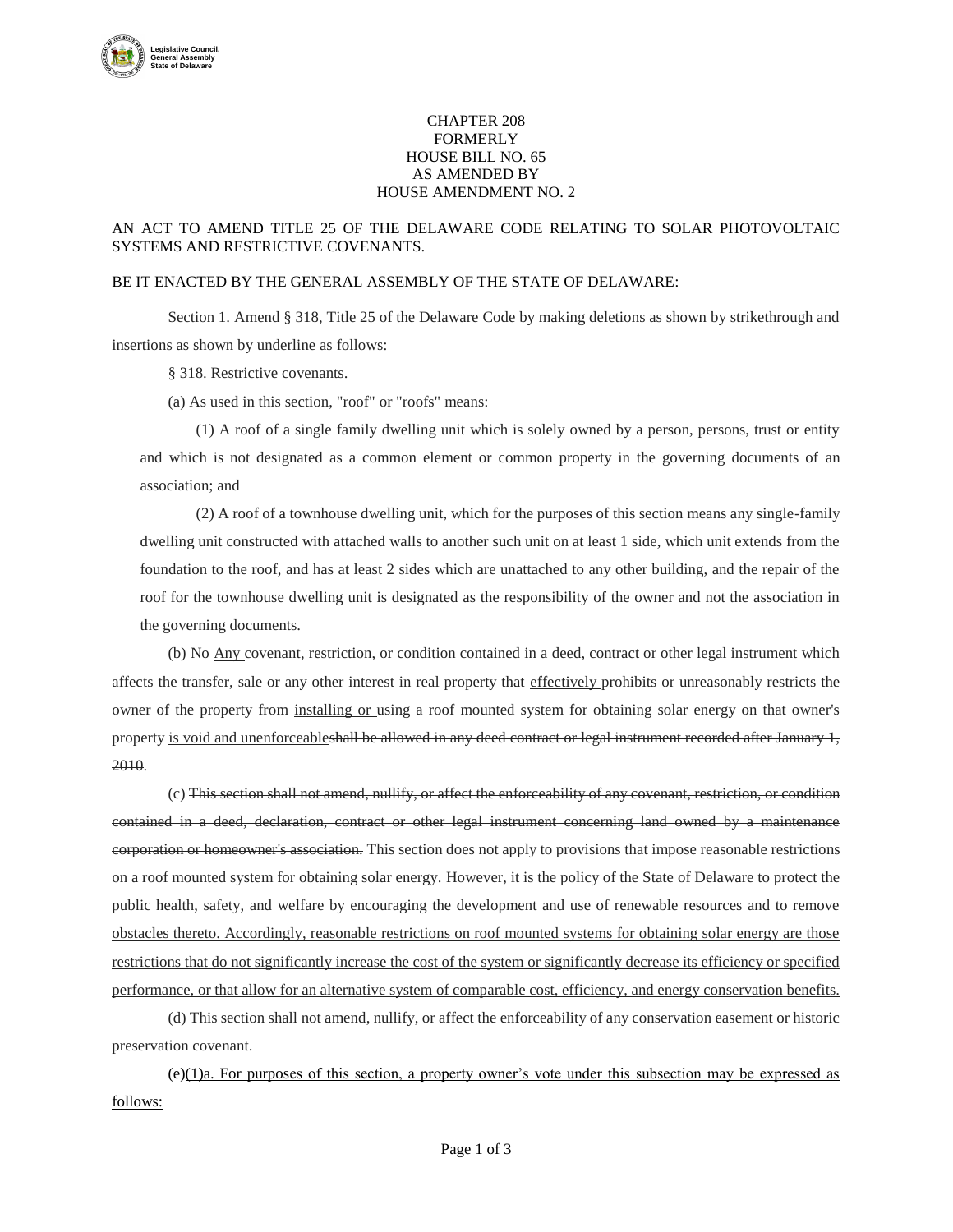1. An in-person vote at a meeting.

2. A proxy vote if the governing document or law permit proxy voting.

3. Voting electronically from a source known to a maintenance corporation or homeowner's association governing the property owner's property, including an e-mail address registered with the maintenance corporation or homeowner's association.

4. Voting by electronic voting software selected by the maintenance corporation or homeowner's association.

5. Signing a petition for calling for an amendment under this subsection.

6. Signing an amendment to the governing document.

b. For purposes of this paragraph  $(e)(1)$  of this section, a signature may be in ink or electronic.

c. For purposes of this paragraph (e)(1) of this section, an entity or trust owning a property may designate a person to vote for the entity or trust.

(2) Any covenants, restrictions, or conditions contained in a deed or declaration, including a declaration under the Unit Property Act [§ 2201 et seq. of this title], for residential property which does not explicitly include a mechanism to amend the document, may hereafter be amended by a vote requiring the affirmative vote of  $2/3$ of the property owners.

(3) Covenants, restrictions, or conditions contained in a deed or declaration, including a declaration under the Unit Property Act [§ 2201 et seq. of this title], for residential property that prohibit or restrict the installation of rooftop or ground-mounted solar systems may be amended to allow or promote installation of rooftop or ground-mounted solar systems by an affirmative vote of  $2/3$  a majority of the property owners.

(4) Covenants, restrictions, or conditions contained in a deed or declaration, including a declaration under the Unit Property Act [§ 2201 et seq. of this title], for residential property that impose a reasonable restriction permitted under subsection (c) of this section on the installation of roof mounted solar systems may be amended to promote installation of roof mounted solar systems by an affirmative vote of a majority of the property owners.

(f) No Any covenant, restriction, or condition contained in a deed, contract, or other legal instrument which affects the transfer, sale, or any other interest in real property, which is zoned for residential use and the lot or lots are 1/2 of an acre or greater in size, that effectively prohibits or unreasonably restricts the owner of the property from installing or using a ground mounted system for obtaining solar energy on that owner's property is void and unenforceableshall be allowed in any deed, contract or other legal instrument. A covenant, restriction, or condition which requires that fencing, landscaping, or other appropriate means be used to shield the system from view, so that it is not readily visible from adjacent streets shall be deemed to be a reasonable restriction.

(1)a. An owner of property may install a roof mounted system for obtaining solar energy on that owner's property if, no later than 60 days before installing the system, the owner sends notice that the owner intends to install the system to the following: